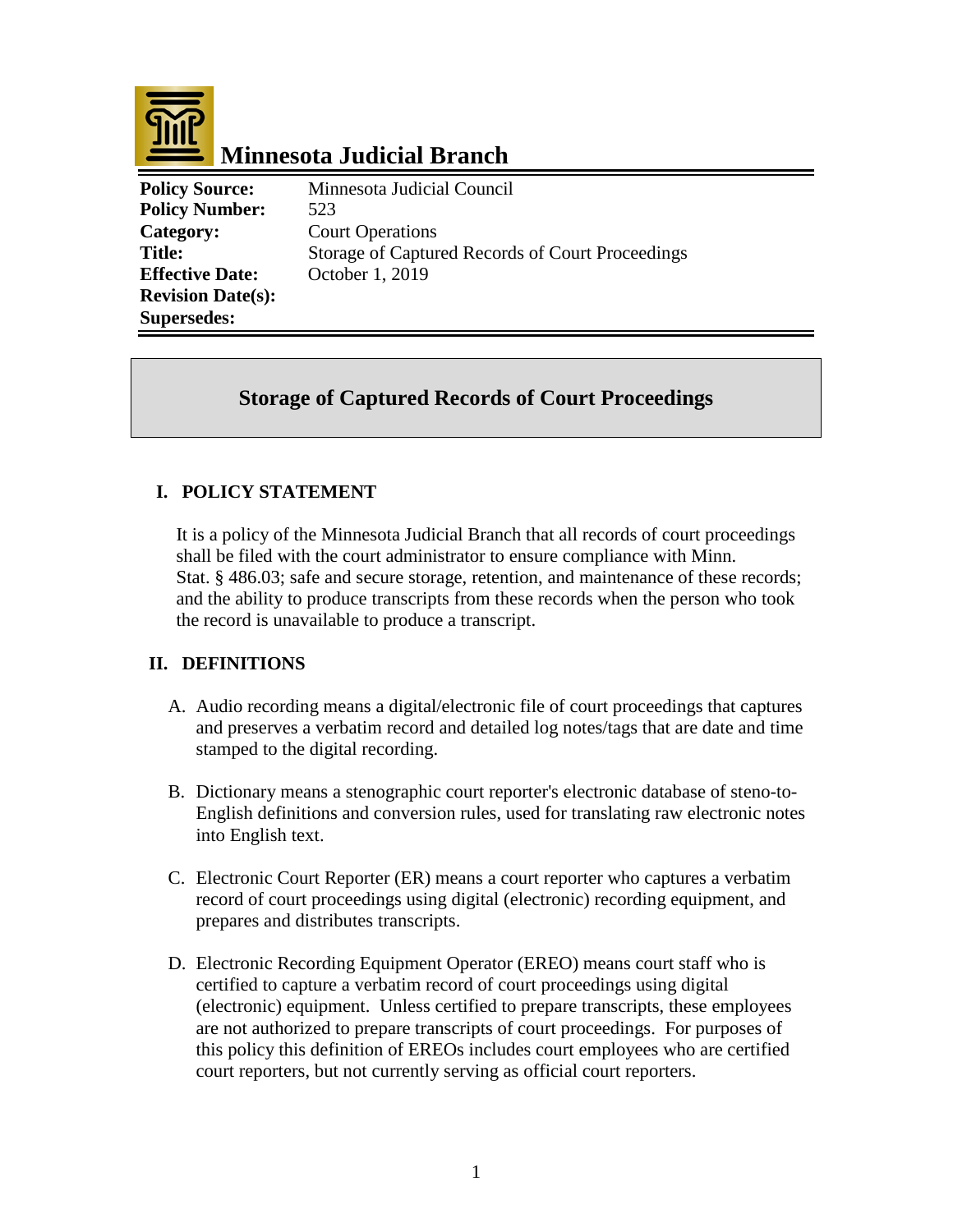- E. Official Court Reporter means an employee of the Minnesota Judicial Branch with a job classification of Official Court Reporter – Steno, Official Court Reporter – Electronic, Court Reporter - Central Monitoring Room (CMR), or Court Reporter Lead Worker - Central Monitoring Room (CMR).
- F. Paper-Only Court Reporter means a stenographic court reporter who captures the proceedings on a shorthand machine and generates only paper notes.
- G. Paper Notes means a paper stenographic tape containing the original untranslated, unedited, stenographic marks generated on a shorthand machine.
- H. Per Diem Reporter means a court reporter who is not an employee of the Minnesota Judicial Branch who is engaged on an as-needed basis to provide court reporting services when an official court reporter is not available.
- I. Raw Electronic Notes means an electronic file containing the original untranslated, unedited, stenographic marks generated on a shorthand machine.
- J. Shorthand Machine (Steno Machine or Writer) means a specialized piece of equipment used by stenographic court reporters to capture proceedings as raw electronic notes and/or paper notes.
- K. Stenographic Court Reporter means a court reporter who captures a verbatim record of court proceedings using a shorthand machine and prepares and distributes transcripts.
- L. Transcript means a fully edited, final, certified document of the proceedings.
- M. Translated Notes means a computer-generated document created through the conversion of raw electronic notes into English text, whether done in real time or post proceedings. Translated notes do not constitute a transcript.

#### **III. PROCESS**

- A.Secure Repository. The State Court Administrator (SCA) shall provide and maintain a secure repository (Repository) for the electronic filing of all stenographic records and audio recordings of court proceedings, as defined in section III.B of this policy.
	- 1. SCA shall adopt protocol for authorizing access to the Repository by official court reporters, electronic recording equipment operators (EREO), court administrators, district administrators, appointing authorities, former official court reporters, and per diem reporters.
	- 2. The Repository must be a statewide system, searchable by those with access rights, and backed up nightly.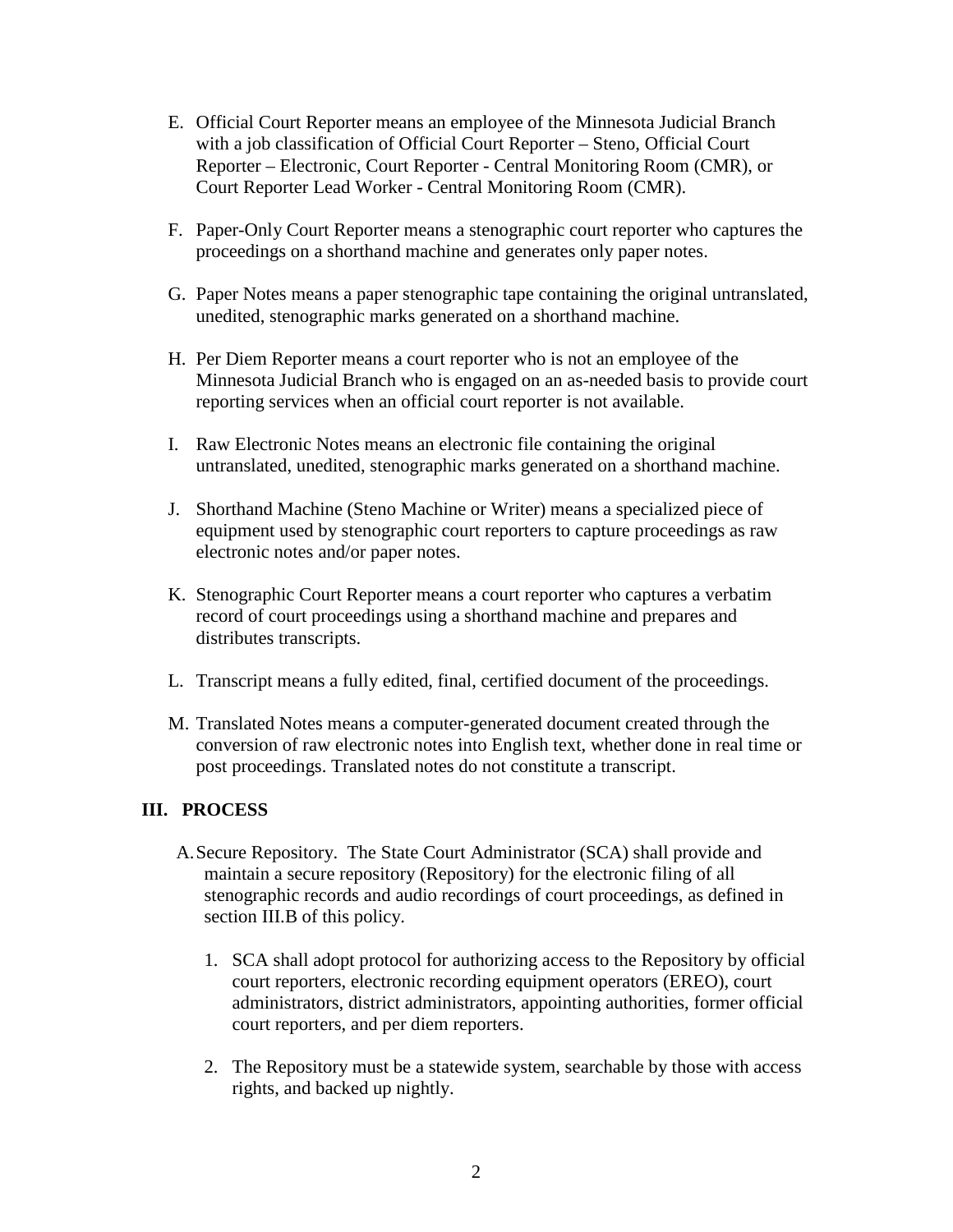- B. Filing. All official court reporters, per diem reporters, and EREOs shall electronically file records of court proceedings with the court administrator in the county in which the case is venued, as provided in this policy. The records of court proceedings shall be electronically filed at the conclusion of each day's court proceedings except as provided in paragraph 3 of this section. The records should be filed daily. If it is not possible to electronically file the court records at the conclusion of a day's court proceedings, they must be filed no more than five business days after the conclusion of that day's court proceedings.
	- 1. Stenographic records of court proceedings are deemed to be electronically filed with the court administrator when one of the following is stored in the Repository:
		- a. translated notes in a Rich Text Format (RTF) file, or
		- b. raw electronic notes with a copy of an updated dictionary saved in a Rich Text Format (RTF) file.<sup>[1](#page-2-0)</sup>
	- 2. Audio recordings of court proceedings are deemed to be electronically filed with the court administrator when the audio recording and corresponding log notes are stored in the Repository.
	- 3. Paper-Only Court Reporters are not required to file their stenographic notes electronically. They are required to file their paper notes with the court administrator no more than five business days after the conclusion of that day's court proceedings and record the filing of the paper notes in the Repository unless otherwise ordered by the district court because proceedings are not yet concluded. The paper notes shall be filed with the court administrator by placing them in a designated storage area. Local procedures for storing paper notes should be updated accordingly. If a local procedure does not exist, one must be established.
- C. Access to Records in Repository

Access to records in the Repository is for the purpose of complying with this policy and relevant law. Access to records stored in the Repository is limited to the purposes outlined in this policy. This policy does not preclude court reporters or EREOs who captured the court record from sharing of records outside of the Repository for business purposes, including, for example, making audio recordings available to judges, law clerks, and court administration staff.

<span id="page-2-0"></span><sup>&</sup>lt;sup>1</sup> If a stenographic court reporter's computer-aided transcription (CAT) software cannot produce RTF files, the court reporter must file paper notes as provided in III.B.3. The court reporter should also file raw electronic notes and translated notes, including all related files necessary for another court reporter with the same CAT software to open and edit the document file.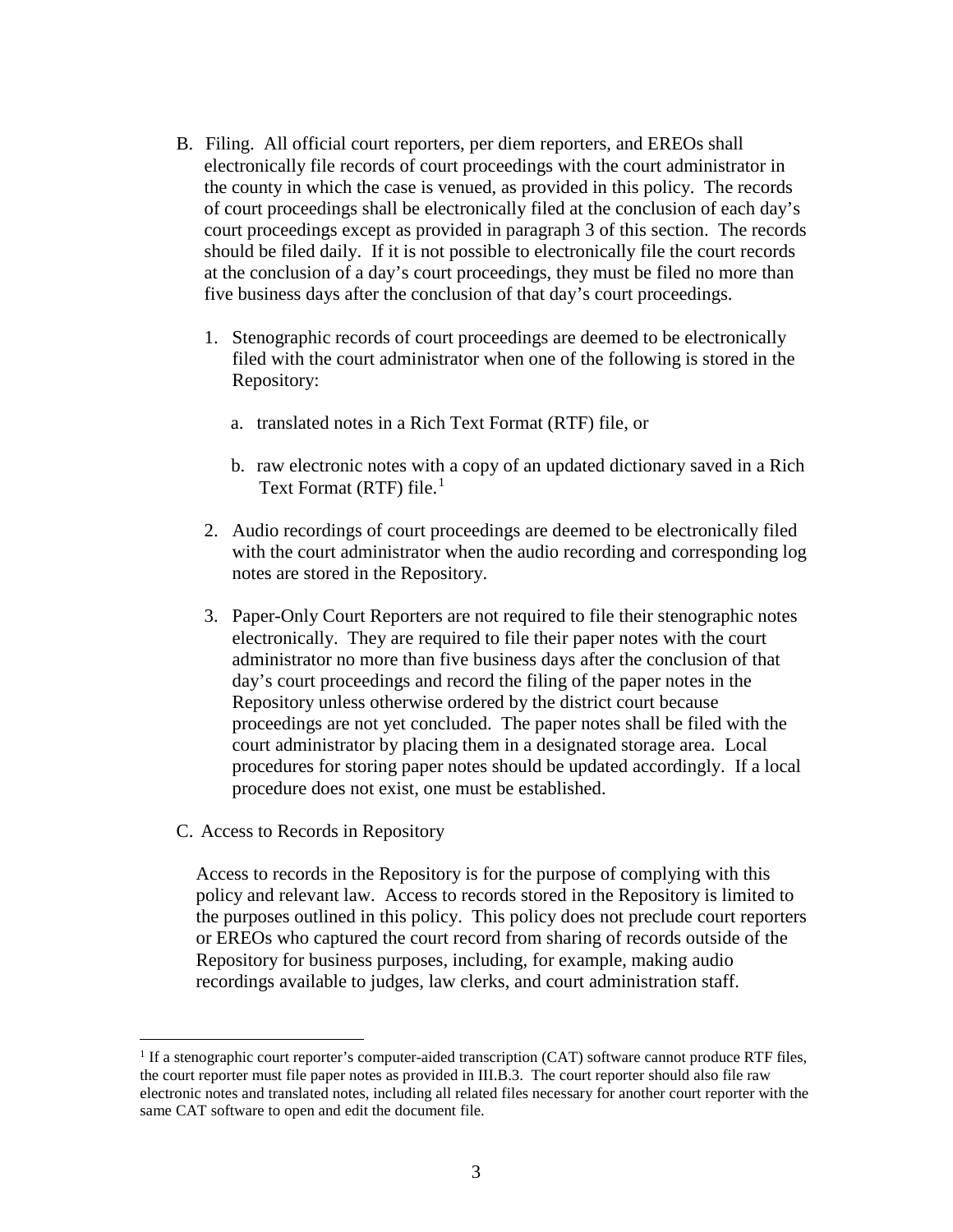- 1. Court Reporters. Court reporters must be able to file records of court proceedings as required by this policy and access their own records for purposes of preparing transcripts. Former official court reporters and per diem reporters shall not have access without the approval of the court administrator. Access to a stenographic court reporter's dictionary is limited to that stenographic court reporter, except when deemed necessary under paragraph D.6.
- 2. Electronic Recording Equipment Operators (EREO). EREOs must be able to electronically file records of court proceedings and view the records filed. EREOs shall have access upon approval of the court administrator.
- 3. Court Administration.
	- a. The court administrator and/or designee for each county must have read/hear-only access to the records of proceedings to comply with statutory requirements and this policy. A designee shall have access with the approval of the court administrator.
	- b. Except as authorized in this policy, court administration staff shall not have access to the Repository.
- 4. State Court Administrator's Office.
	- a. Information Technology Division (ITD) staff must have access to the Repository for purposes of securing, maintaining, and updating the Repository. ITD staff shall not have access without approval of their appointing authority.
- D. Transcript Preparation. The official court reporter or per diem reporter who captured the verbatim record of a court proceeding is the person to transcribe the record and shall prepare or arrange for the preparation of the transcript of the court proceeding, except as otherwise provided in this section.
	- 1. Official court reporters who take a court reporter position in another county or judicial district continue to be responsible for preparing transcripts of court proceedings taken while in the earlier position.
	- 2. The Assignment of Transcript Work provision in the Memorandum of Agreement: Fourth Judicial District Court Monitoring Room Court Reporters (9/28/2010) applies as long as it remains in force and effect.
	- 3. Upon separation from employment with the Minnesota Judicial Branch, former official court reporters remain responsible for preparing transcripts unless the court reporter: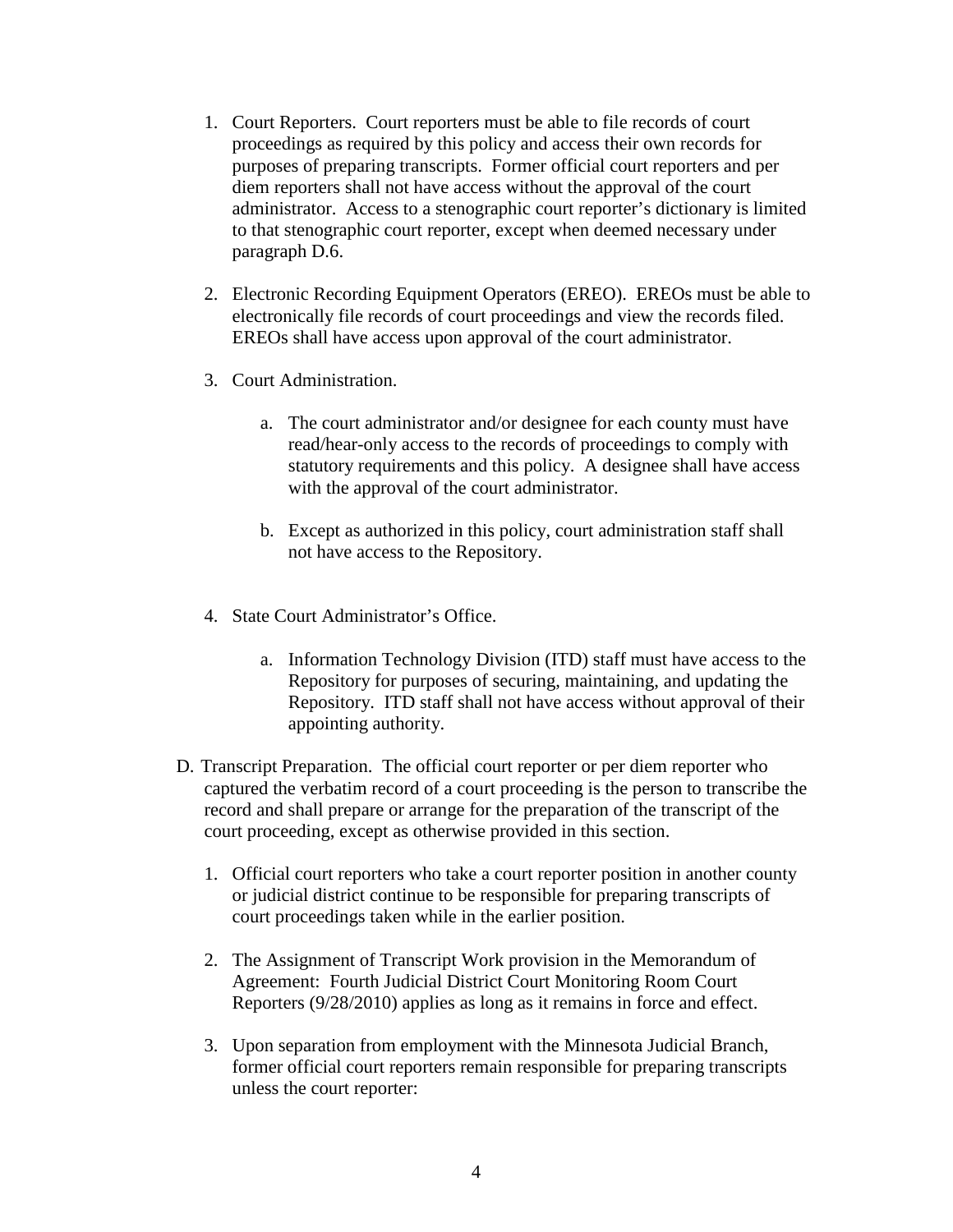- a. notifies the court administrator(s) that s/he is no longer available to prepare transcripts;
- b. fails to provide the court administrator with current contact information; or
- c. fails to respond to requests in a timely manner as related to the urgency of the request; or
- d. is incapacitated or has died.
- 4. Per diem court reporters are responsible for preparing transcripts unless the court reporter:
	- a. notifies the court administrator(s) that s/he is no longer available to prepare transcripts;
	- b. fails to provide the court administrator with current contact information; or
	- c. fails to respond to requests in a timely manner as related to the urgency of the request; or
	- d. is incapacitated or has died.
- 5. Transcripts of court proceedings recorded by an EREO shall be arranged for and prepared following local practices.
- 6. In the event that the official court reporter or per diem reporter who captured the record is deemed to be unavailable to prepare the transcript, the court administrator or designee shall find an official court reporter in the same county or district who is able to prepare the transcript.
	- a. A court reporter is deemed to be unavailable to produce a transcript if
		- 1. the reporter is no longer responsible for preparing the transcript under paragraph D.3 or D.4;
		- 2. the reporter is on leave and unable to prepare a transcript or request an extension; or
		- 3. there is an urgent need for a transcript to be produced immediately and the court reporter cannot be located.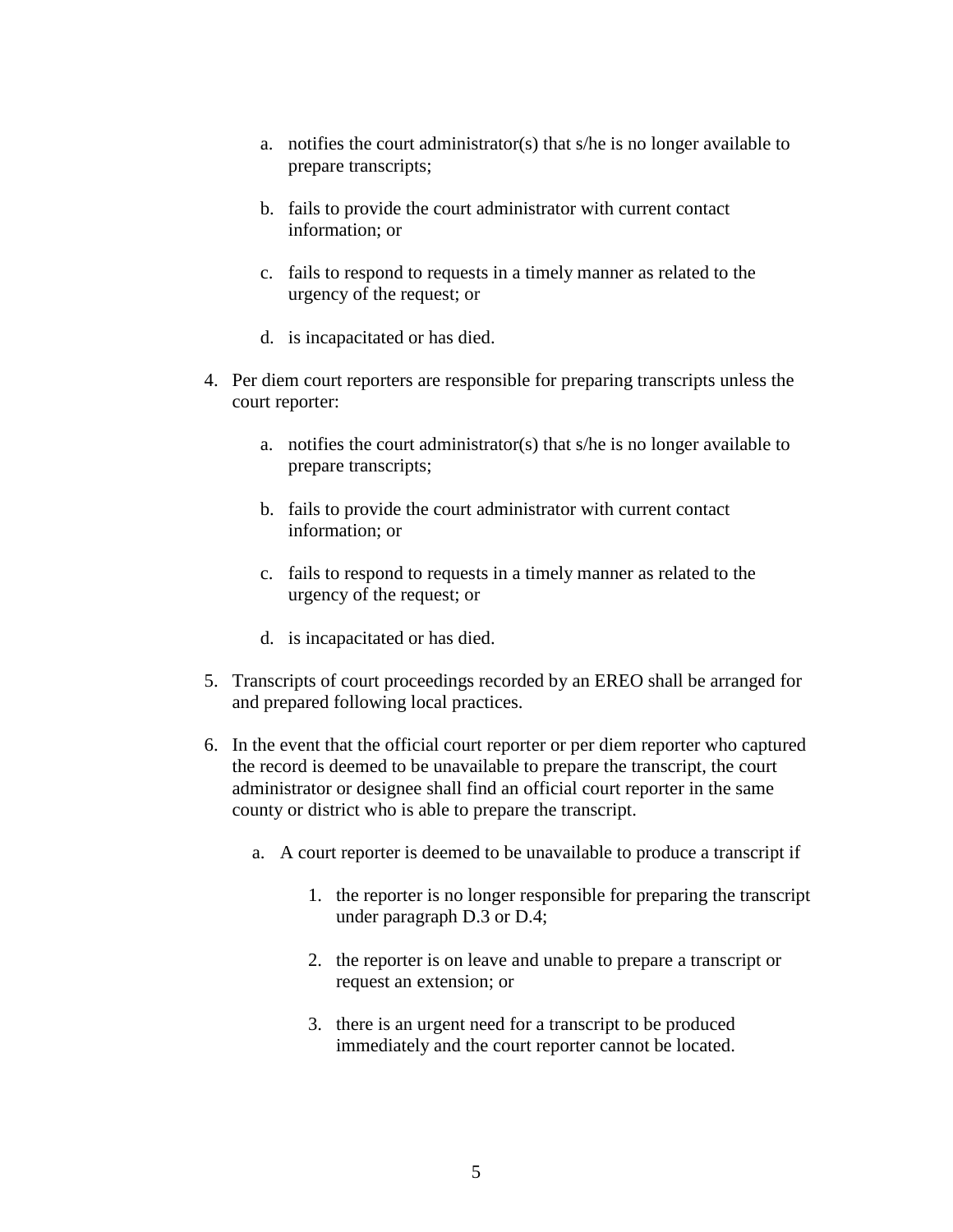- b. Access to the record of the proceeding, including the stenographic dictionary, will be provided to the second court reporter to enable production of the transcript. Access must be approved by the court administrator or designee.
- 7. Official court reporters shall promptly notify their appointing authority, and if different, the judge who presided at a court proceeding, when:
	- a. the reporter is unable to timely complete a transcript within 60 days or such shorter period as is prescribed by applicable rules;
	- b. the reporter is unable to comply with a transcript delivery deadline set in an appellate court order; or
	- c. the appellate court has declared the court reporter to be ineligible to act as an official court reporter in proceedings and prohibited from performing any private reporting work until an overdue transcript is filed, or has been found in contempt of court for failing to comply with an appellate court order fixing a time within which the transcript must be delivered and filed. If declared by the appellate court to be ineligible, the court reporter must promptly comply with the appellate court order.
- E. Records. All recordings of court proceedings are the property of the Minnesota Judicial Branch.
- F. Record Retention. All recordings of court proceedings shall be retained for the period of time required in the District Court Records Retention Schedule. The court administrator or designee is responsible for destruction of records in the Repository as required under the District Court Records Retention Schedule.
- G. Compliance.
	- 1. The court administrator or designee shall be responsible for monitoring compliance with the filing requirements of this policy. If the court administrator or designee determines that a court reporter or EREO is delinquent in filing records of proceedings as required by this policy, the court administrator or designee shall notify the court reporter or EREO that compliance is required. If an official court reporter or EREO does not become compliant, the court administrator or designee shall notify the appointing authority.
	- 2. A term of the assignment or contract for per diem reporters shall include a requirement to comply with this policy. If a per diem reporter does not become compliant, the court administrator or designee shall notify the judge(s) who presided at the court proceedings, and shall not use for per